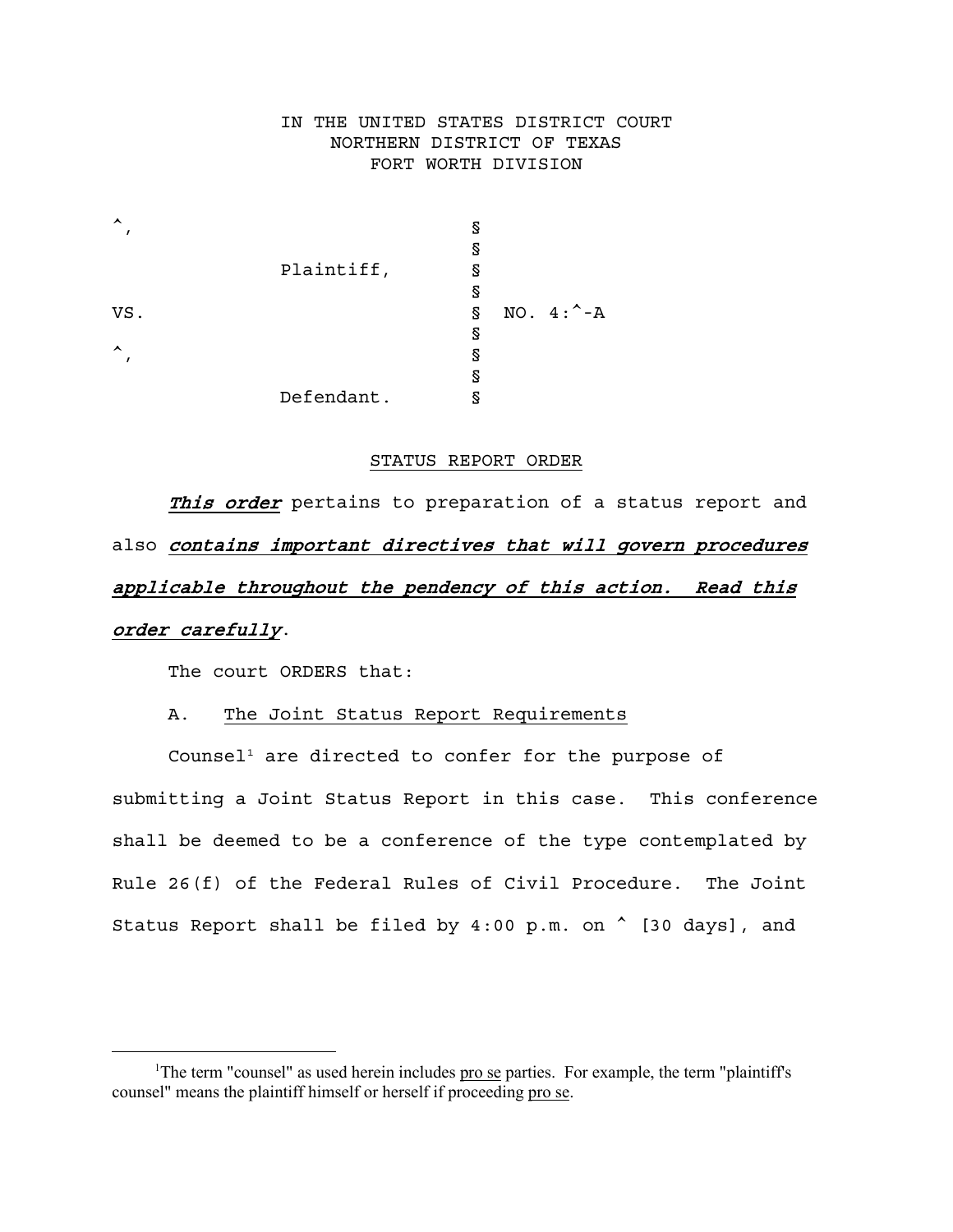shall address in separate paragraphs each of the following matters:

- (1) A brief statement of the nature of the case, including the contentions of the parties;
- (2) Any challenge to jurisdiction or venue;
- (3) Any pending motions (including the dates of filing of motions and responses), an estimate of time needed to file any contemplated motions and a description of anticipated motions;
- (4) Any matters which require a conference with the court;
- (5) Likelihood that other parties will be joined, identities of potential parties and an estimate of the time needed for joinder of such parties;
- (6) Requested trial date, estimated length of trial, and whether jury has been demanded;
- (7) A report concerning the settlement conference and related settlement matters as contemplated by this order;
- (8) A discovery plan as contemplated by Rule 26(f)(3) of the Federal Rules of Civil Procedure; and
- (9) Any other matters relevant to the status and disposition of this case.

Any differences between counsel as to the status of any of the above matters must be set forth in the report.

Plaintiff's counsel is responsible for initiating the status conference and for filing the Joint Status Report. Lead counsel for each party must participate in the conference and shall sign the Joint Status Report.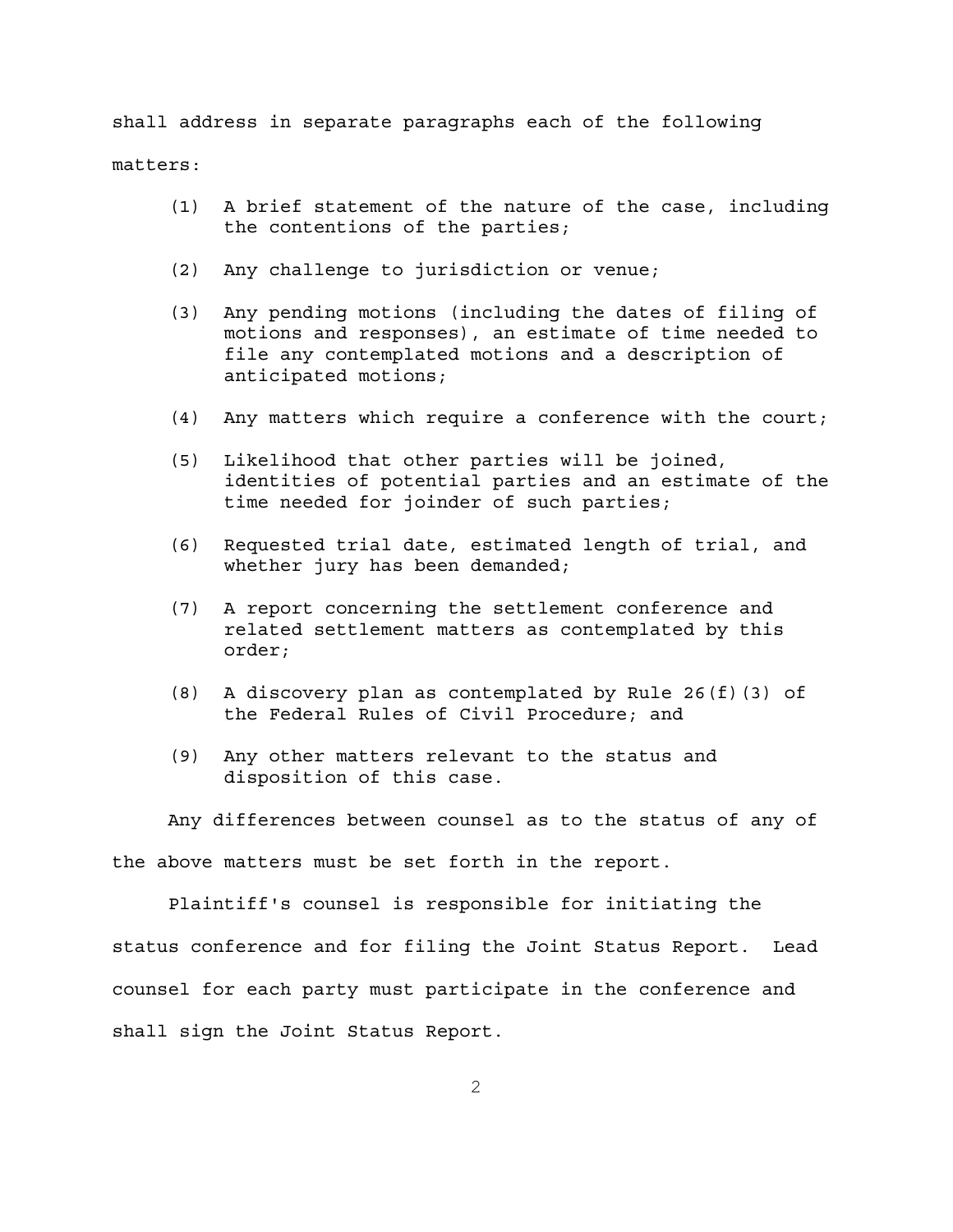### B. Settlement Meeting Requirements (and Supplement to Joint Status Report Requirements)

The court expects the parties to comply with the requirements of Rule LR 16.3(a) of the Local Civil Rules of this court ("Local Civil Rules") that the parties make a good faith effort to settle. To that end, the court is requiring that:

- (1) Prior to the filing of the Joint Status Report, the parties and their respective lead counsel shall meet face-to-face to discuss settlement of this action;
- (2) Individual parties and their lead counsel shall participate in person, not by telephone or other remote means. All other parties shall participate by a representative or representatives, in addition to lead counsel, who shall have unlimited settlement authority, and who shall participate in person, not by telephone or other remote means;
- (3) If a party has liability insurance coverage as to any claim made against the party in this action, a representative of each insurance company providing such coverage who has full authority to offer to pay policy limits in settlement shall be present at, and participate in, the settlement conference in person, not by telephone or other remote means; and
- (4) The parties shall include in their Joint Status Report a report detailing the date on which the settlement conference was held, the identities of the persons who were present, including the capacity of any representative who was present, a statement regarding whether meaningful progress toward settlement was made, and a statement regarding the prospects of settlement. Dollar amounts of offers and demands are not to be disclosed if the case is to be tried nonjury.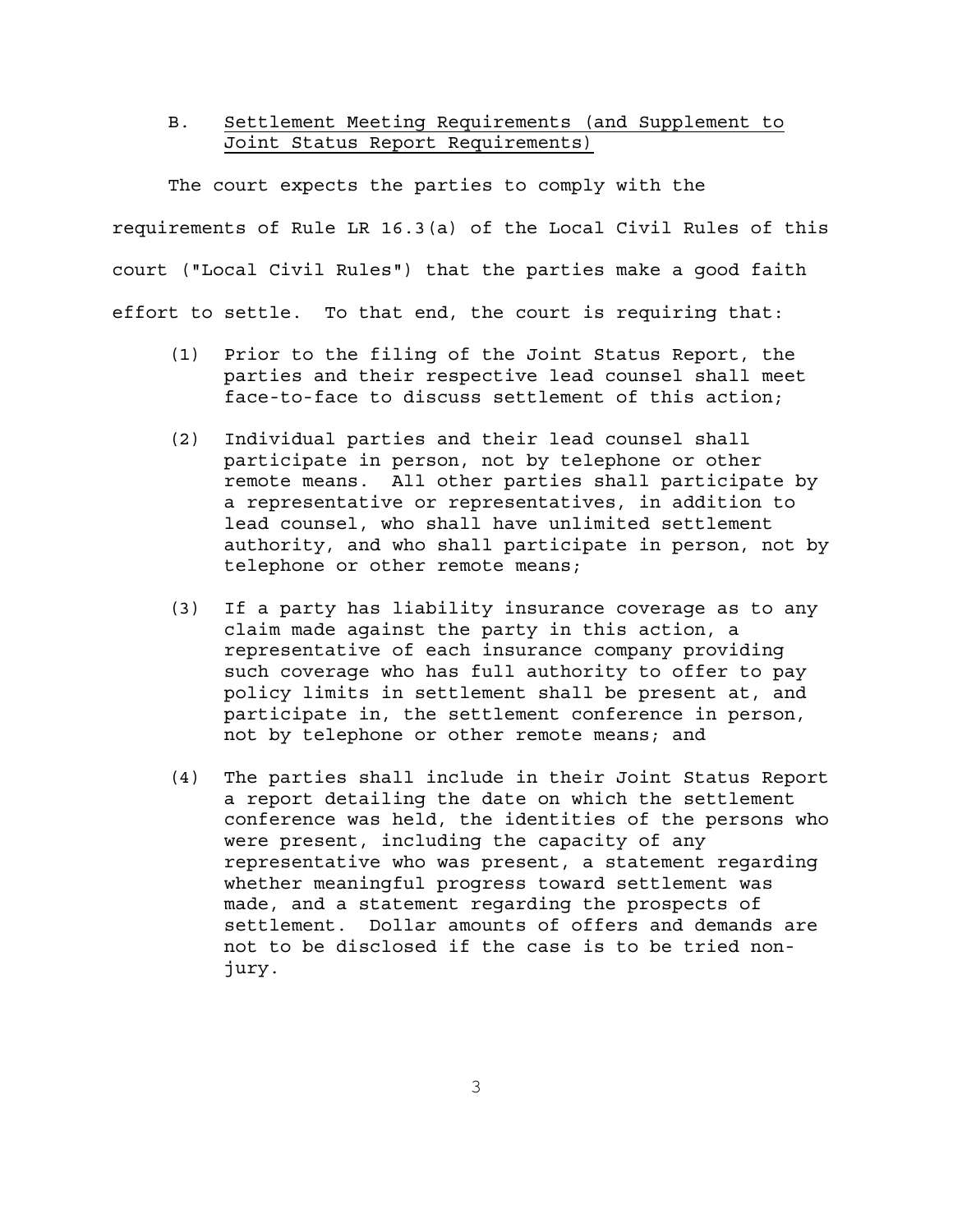### C. Timing of Rulings on Motions

The court reminds the parties that a response and brief to an opposed motion must be filed within twenty-one (21) days from the date the motion is filed, Local Civil Rule LR 7.1(e), and that a reply brief may be filed within fourteen (14) days from the date the response is filed, Local Civil Rule LR 7.1(f). Each motion shall be deemed to be ripe for ruling by the court at the end of such time period. If the court concludes that the motion should be granted, the court normally will not await a reply before ruling. On occasion, the court will, upon motion or sua sponte, order an expedited response or reply. As a general rule, motions will be ruled upon without hearing; however, hearings will be scheduled as appropriate.

# D. Nature of Legal Representation Required and Document Signing Requirements

All parties and attorneys in this action are reminded of the provisions of Fed. R. Civ. P. 11 and Local Civil Rules LR 7.1, LR 10.1, LR 83.7, LR 83.9, and LR 83.10. The rules do not contemplate that law firms are, or will be, admitted or authorized to practice before this court. Instead, the representation is to be provided by individual attorneys who qualify to practice before this court under the provisions of Local Civil Rules LR 83.7, LR 83.9, or LR 83.10.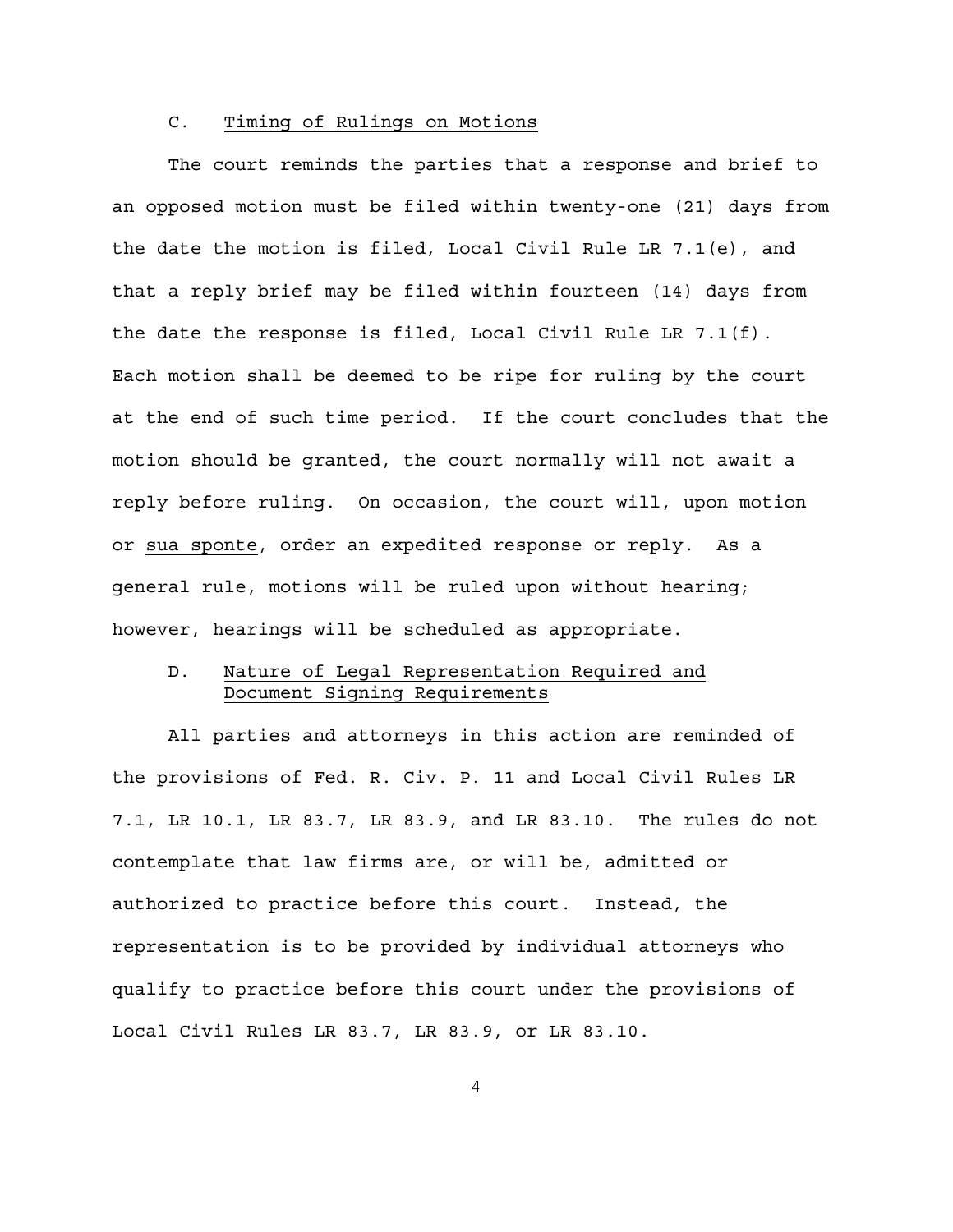### E. Counsel and Signature Requirements

From this point forward all parties to this action, and their counsel, shall strictly comply with the requirements of the above-mentioned rules unless otherwise directed by the court, and that, in the course of doing so:

(1) Each attorney who participates in a conference contemplated by Local Civil Rule LR 7.1(a) shall be an attorney of record who is admitted to practice before this court pursuant to the provisions of Local Civil Rules LR 83.7, LR 83.9, or LR 83.10;

(2) Each certificate of service and certificate of conference shall be signed by either a pro se party or an attorney of record who is admitted or authorized to practice before this court pursuant to the provisions of Local Civil Rules LR 83.7, LR 83.9, or LR 83.10;

(3) A simulated signature of an attorney or party is unacceptable and will not be used; actual signatures are required on pleadings, motions, etc.;<sup>[2](#page-4-0)</sup>

(4) Each signature of an attorney or party must be legible in the sense that the court must be able to

<span id="page-4-0"></span> <sup>2</sup> Examples of a "simulated signature" are a fax or machine copy of a signature and a "signed by permission" signature.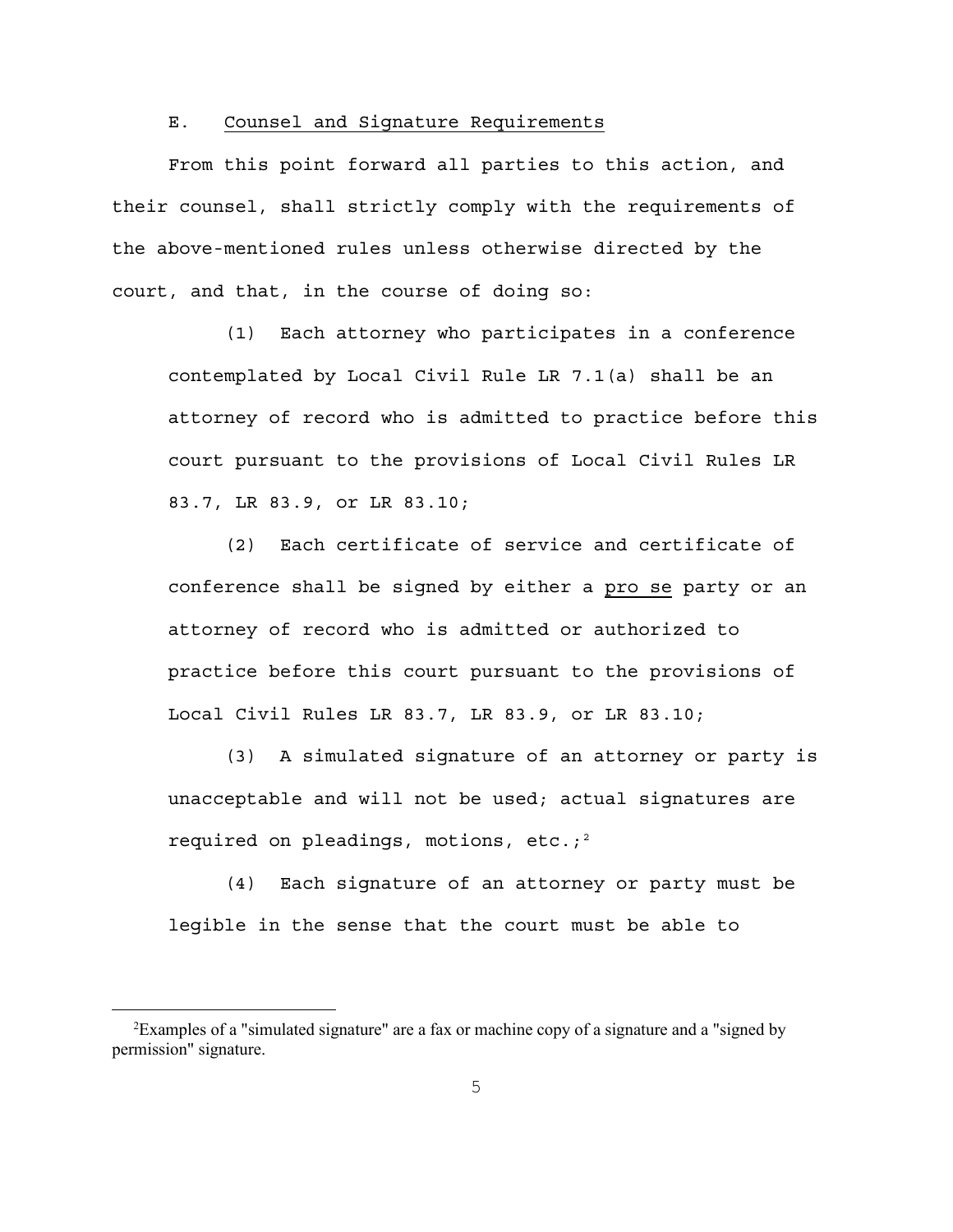ascertain the name of the signing person from the signature itself;

(5) None of the items filed with the papers in this action is to be signed by a law firm, as opposed to individual attorneys who are admitted or authorized to practice before this court pursuant to the provisions of Local Civil Rules LR 8[3](#page-5-0).7, LR 83.9, or LR 83.10;<sup>3</sup>

(6) None of the items filed with the papers in this action is to be signed by an attorney who is not authorized to practice before this court pursuant to the provisions of Local Civil Rules LR 83.7, LR 83.9, or LR 83.10;

(7) Each pro se party shall sign each item filed by him or her on his or her own behalf;

(8) Strict compliance with the requirement of local counsel, as contemplated by Rule LR 83.10(a) is required. If relief from the Rule is sought, it must be by motion stating in detail a cause why such relief should be granted. The court does not grant relief from the Rule unless exceptional circumstances are presented by the motion; and

<span id="page-5-0"></span><sup>&</sup>lt;sup>3</sup>The United States Supreme Court has explained that in the federal practice a document filed with the court should be signed by the individual attorney, on his own behalf, and not on behalf of his firm. Pavelic & LeFlore v. Marvel Entm't Grp., 493 U.S. 120, 125-26 (1989).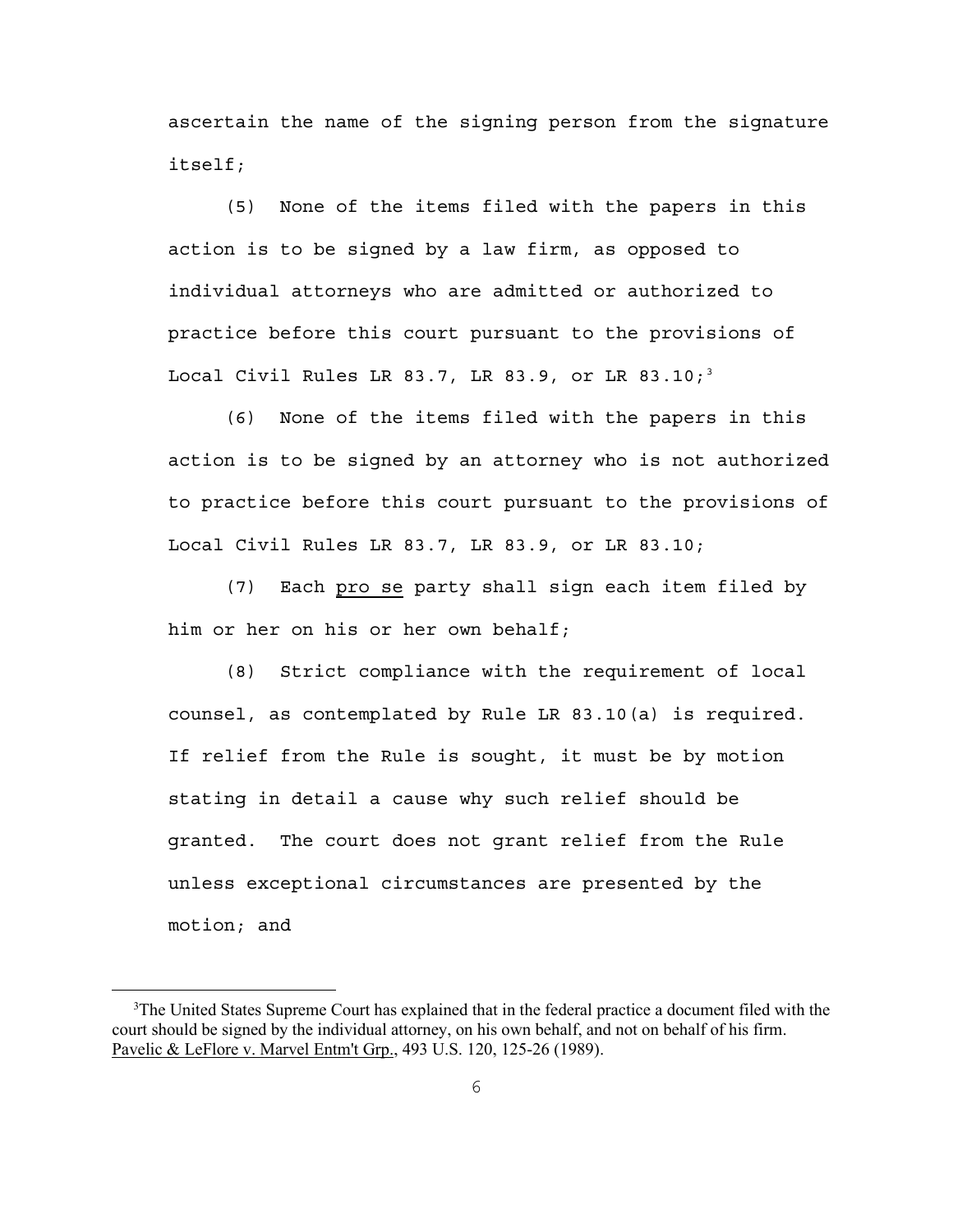(9) If local counsel is required by Rule LR 83.10(a), the name, address, bar number, and contact information for local counsel must appear in the signature block on each pleading, motion, or other item filed. If the requirement for local counsel has been waived by order of the court, the signature block on any pleading, motion, or other item filed shall indicate such waiver by stating "The local counsel requirement was waived by an order signed

 $\begin{array}{ccc} & 20 & \cdots \end{array}$ 

The court will consider ordering the denial of the relief sought by any item that has not been properly prepared, signed, and filed or the ordering that such an item be stricken from the record of this case.

# F. Preparation for Filing of Evidentiary Items (Such as Appendices) and Similar Items

(1) Each evidentiary item, including any exhibits, filed in connection with any pleading or other paper, shall be clearly marked by the exhibit number or letter, or other designation if any, assigned to the item.

(2) All such items shall be filed in a separate volume, bearing consecutive page numbers and appropriate index tabs so that the court can readily locate each item.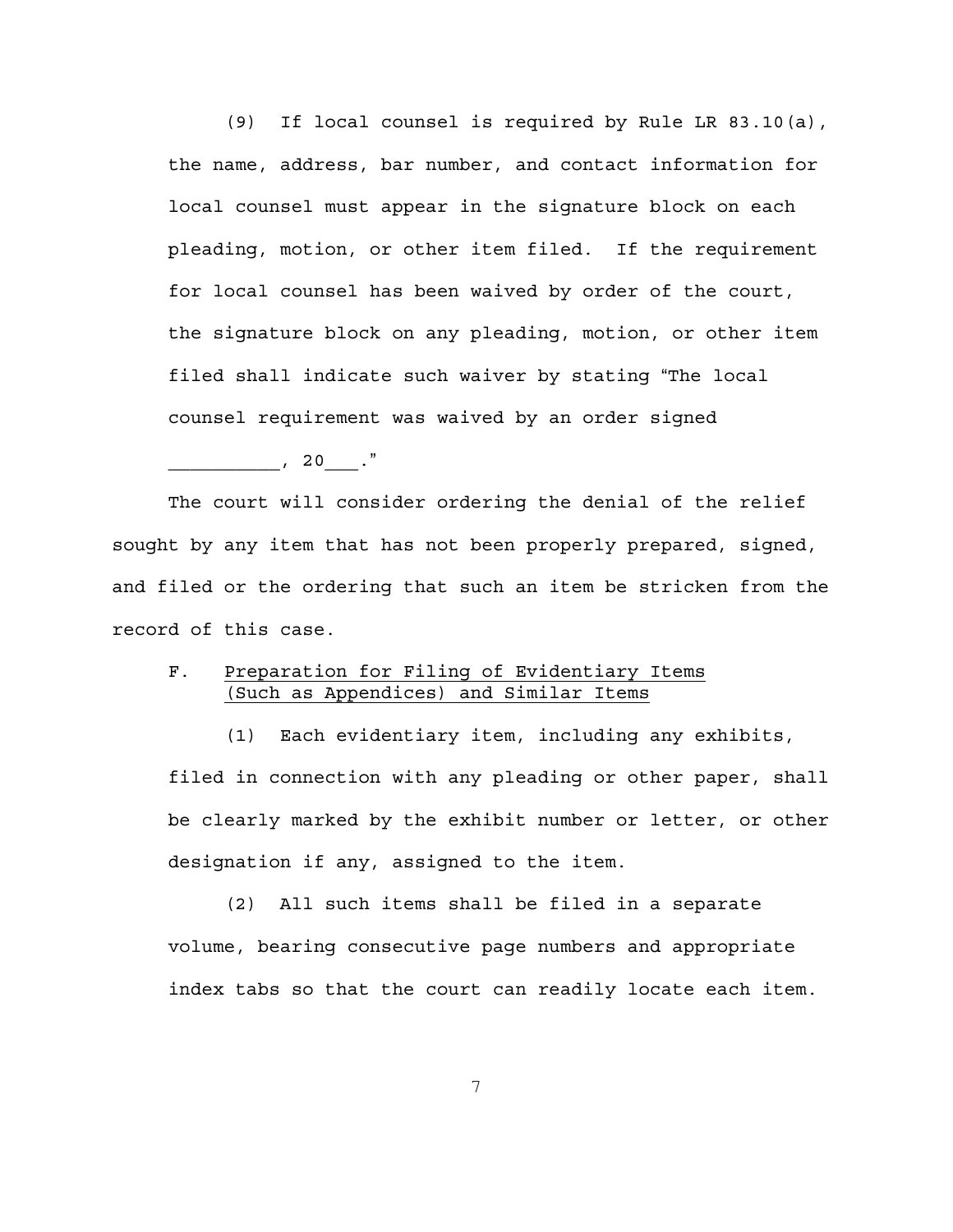(3) Each collection of evidentiary items shall have at the front a table of contents giving the description of each item in the collection and the tab and page number where the item can be found.

 $(4)$  The judge's copy of any item or collection of items of more than fifty pages shall be spiral-bound on the side, broken into volumes that will lie flat when open and not contain so many pages as to make them unwieldy.

(5) Counsel shall highlight, as appropriate, those portions of the items that are of particular pertinence.

(6) Submission to the court of any collection of cases or other legal authorities will be handled in a manner comparable to the foregoing directions relative to evidentiary items.

(7) No item submitted to the court for filing or for the judge's consideration is to have a page or pages with print or other image on both sides of the page.

G. Adoption of Statements in Pleadings

Further, counsel are reminded that the federal rules contemplate only that statements in pleadings may be adopted by reference. Fed. R. Civ. P. 10(c). Attempted incorporation by reference of any other material may not be considered by the court.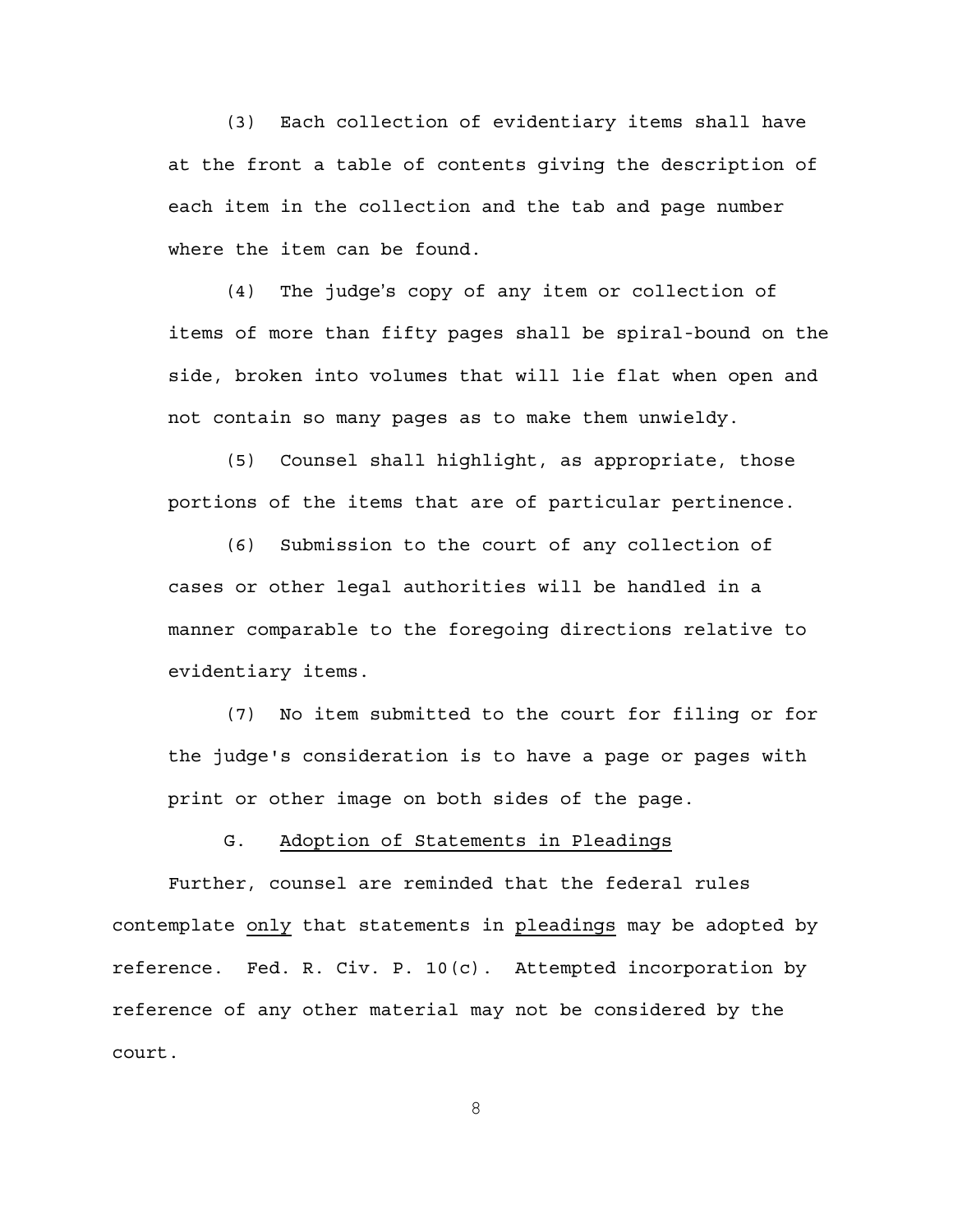### H. Requests for Sealing of Items Are Discouraged

The court does not routinely make it a practice to allow documents to be filed under seal. See Nixon v. Warner Communications, Inc., 435 U.S. 589, 597 (1978) (the public has a common-law right to inspect and copy judicial records); SEC v. Van Waeyenberghe, 990 F.2d 845, 848 (5th Cir. 1993) (the court's discretion to seal records is to be exercised charily); Brown & Williamson Tobacco Corp. v. F.T.C., 710 F.2d 1165, 1177 (6th Cir.1983) (the First Amendment and the common law limit the court's discretion to seal records). See also, United States v. Holy Land Found. for Relief & Dev., 624 F.3d 685, 690 (5th Cir. 2010) ("Public confidence [in our judicial system] cannot long be maintained where important judicial decisions are made behind closed doors and then announced in conclusive terms to the public, with the record supporting the court's decision sealed from public view."). The parties are, of course, free to enter into any agreement between them as to confidentiality of documents produced in discovery.[4](#page-8-0) Any party desiring to file a specific document under seal should file a motion for leave to

<span id="page-8-0"></span><sup>&</sup>lt;sup>4</sup>The court is not inclined to involve itself in such an agreement of the parties. There is no reason why the parties cannot put any agreement into a legally enforceable document without causing the court to devote its time and attention to the matter. Rule 26(c) of the Federal Rules of Civil Procedure should not be used as a vehicle for converting an agreement of the parties into a court order. Therefore, the court does not anticipate that the parties will request it to review any confidentiality or protective agreement they have reached.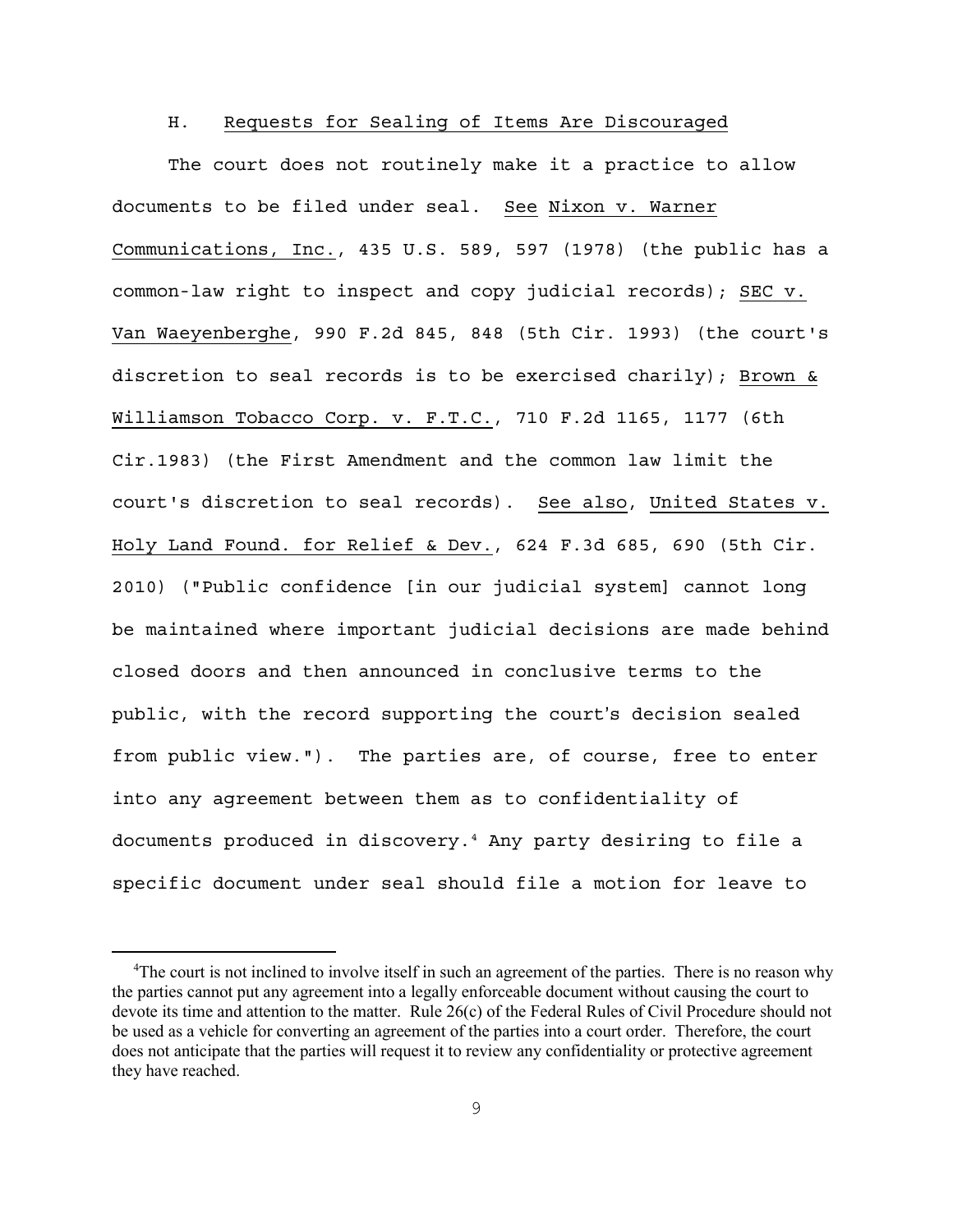do so, accompanied by a memorandum giving with specificity (including a statement of all facts supporting such request and a citation and discussion of all legal authorities supporting the request) all reasons why there should be a sealing from public view of such document.<sup>[5](#page-9-0)</sup> Further, all facts recited in any such memorandum must be verified by the oath or declaration of a person or persons having personal knowledge thereof. Cf. United States v. Edwards, 823 F.2d 111, 118 (5th Cir. 1987) (if closure of a presumptively open proceeding is to withstand a first amendment challenge, the court must make specific fact findings demonstrating that a substantial probability exists that an interest of a higher value will be prejudiced and that no reasonable alternatives will adequately protect that interest).

# I. Requirements Relative to Proof of Service of Summonses and Related Items

The form return of service that accompanies the form summons available through the clerk's office (which can be found on the court's website) is not sufficiently explanatory to ensure that its completion will provide the court all the information the court will need to determine whether service of

<span id="page-9-0"></span><sup>&</sup>lt;sup>5</sup>The movant should bear in mind that simply showing that disclosure of the information sought to be sealed would harm a party's reputation or its business is not sufficient to overcome the strong common law presumption in favor of public access. Brown & Williamson Tobacco Corp. v. F.T.C., 710 F.2d 1165, 1180 (6th Cir. 1983).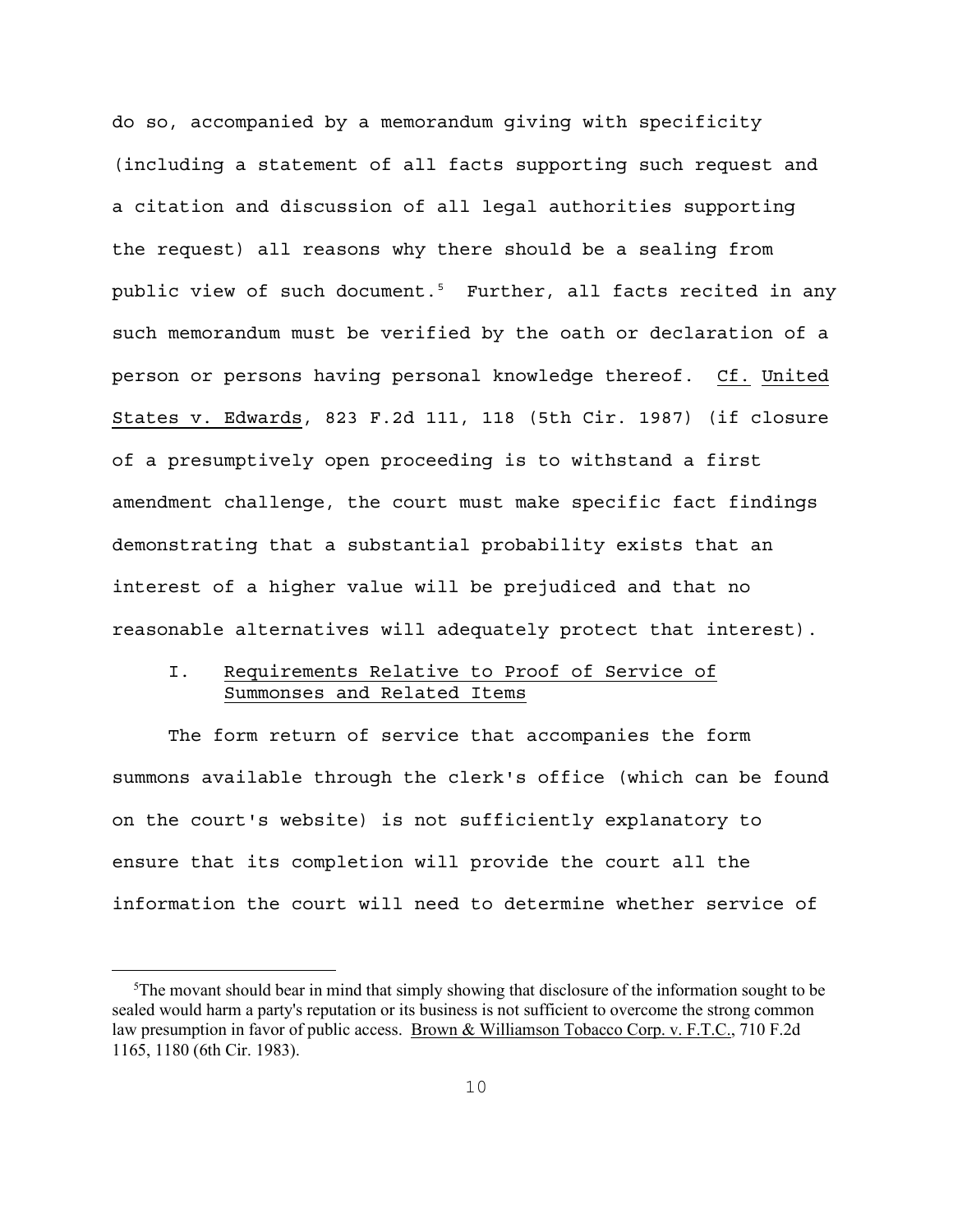process properly has been accomplished. Normally the adequacy of service of process is a nonissue, but it does become an issue when entry of default or a default judgment is sought and under other limited circumstances. The court has found that in a large percentage of the cases when the adequacy of service becomes important, the returns of service on file do not provide the court the information the court must have to determine adequacy. The court expects counsel to do whatever is necessary to provide the court a return of service that is sufficient to give the court all the information the court needs to evaluate the adequacy of service. The court recommends that the parties prepare and use in any case in which adequacy of service might become an issue a custom-drawn return of service for completion and filing with the papers in the case, attached to a copy of the summons to which the return of service relates. The court suggests that the parties consider the illustrative proof of service forms that are set forth below:

### 1. Form for Return of Service of Process Where Process Directed to an Individual

IN THE UNITED STATES DISTRICT COURT FOR THE NORTHERN DISTRICT OF TEXAS FORT WORTH DIVISION

Plaintiff, '

 $\sim$  . So the set of the set of the set of the set of the set of the set of the set of the set of the set of the set of the set of the set of the set of the set of the set of the set of the set of the set of the set of th

11

**့** 

 $\S$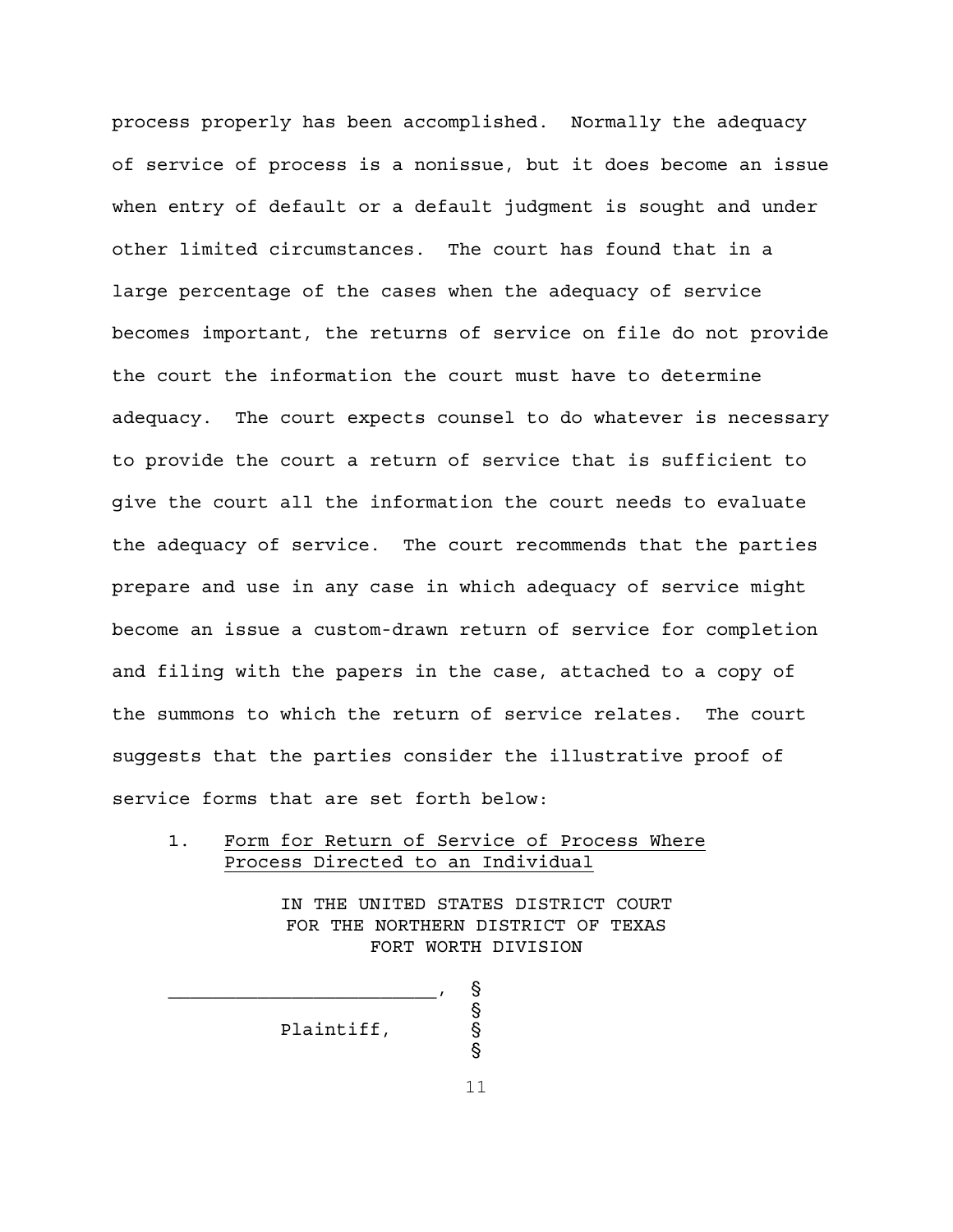Defendant. §

 $\sim$  . So the set of the set of the set of the set of the set of the set of the set of the set of the set of the set of the set of the set of the set of the set of the set of the set of the set of the set of the set of th

#### RETURN OF SERVICE

 $\$\,$ 

 $\tilde{\S}$ 

Before me, the undersigned authority, personally appeared \_\_\_\_\_\_\_\_\_\_\_\_\_\_\_\_\_\_\_\_\_\_\_\_\_\_\_\_\_\_\_\_\_\_, who, after having been duly sworn by me, upon his/her oath deposed and said as follows:

> "I hereby certify that: At \_\_\_\_\_\_\_\_ o'clock  $\overline{\ldots}$  m. on  $\overline{\phantom{0}}$  , 20  $\overline{\phantom{0}}$  I received for service the original and copy of a summons issued in the above-captioned action directed to \_\_\_\_\_\_\_\_\_\_\_\_\_\_\_\_\_\_\_\_\_\_\_\_\_\_\_\_\_\_\_\_\_ and a copy of the state of the state of the state of the state of the state of the state of the state of the state \_\_\_\_\_\_\_\_\_\_\_\_\_\_\_ \_\_\_\_\_\_\_\_\_\_\_\_\_\_\_\_\_\_\_ in such action, which was attached to the original of such summons. I executed such summons at  $\circ$ 'clock  $\qquad$  .m. on 20 , by delivering the original thereof, with the copy of such \_\_\_\_\_\_\_\_\_\_\_\_\_\_\_\_\_\_\_\_ attached thereto, to \_\_\_\_\_\_\_\_\_\_\_\_\_\_\_\_\_\_\_\_\_\_\_\_\_\_\_\_, defendant, personally, at \_\_\_\_\_\_\_\_\_\_\_\_\_\_\_\_\_\_\_\_\_\_\_\_ Street, \_\_\_\_\_\_\_\_\_\_\_, Texas \_\_\_\_\_, having first endorsed on the original of the summons the date of delivery. A copy of the summons I delivered is attached to this Return of Service. "I further certify that I am over the age of eighteen, and that I am not a party to the abovecaptioned action."

> > (Name and Address of Serving Officer)

Service Fee: \$

Subscribed and sworn to before me, the undersigned authority, on this \_\_\_\_ day of \_\_\_\_\_\_\_\_, 20\_\_, by \_\_\_\_\_\_\_\_\_\_\_\_\_\_\_\_\_\_\_\_\_.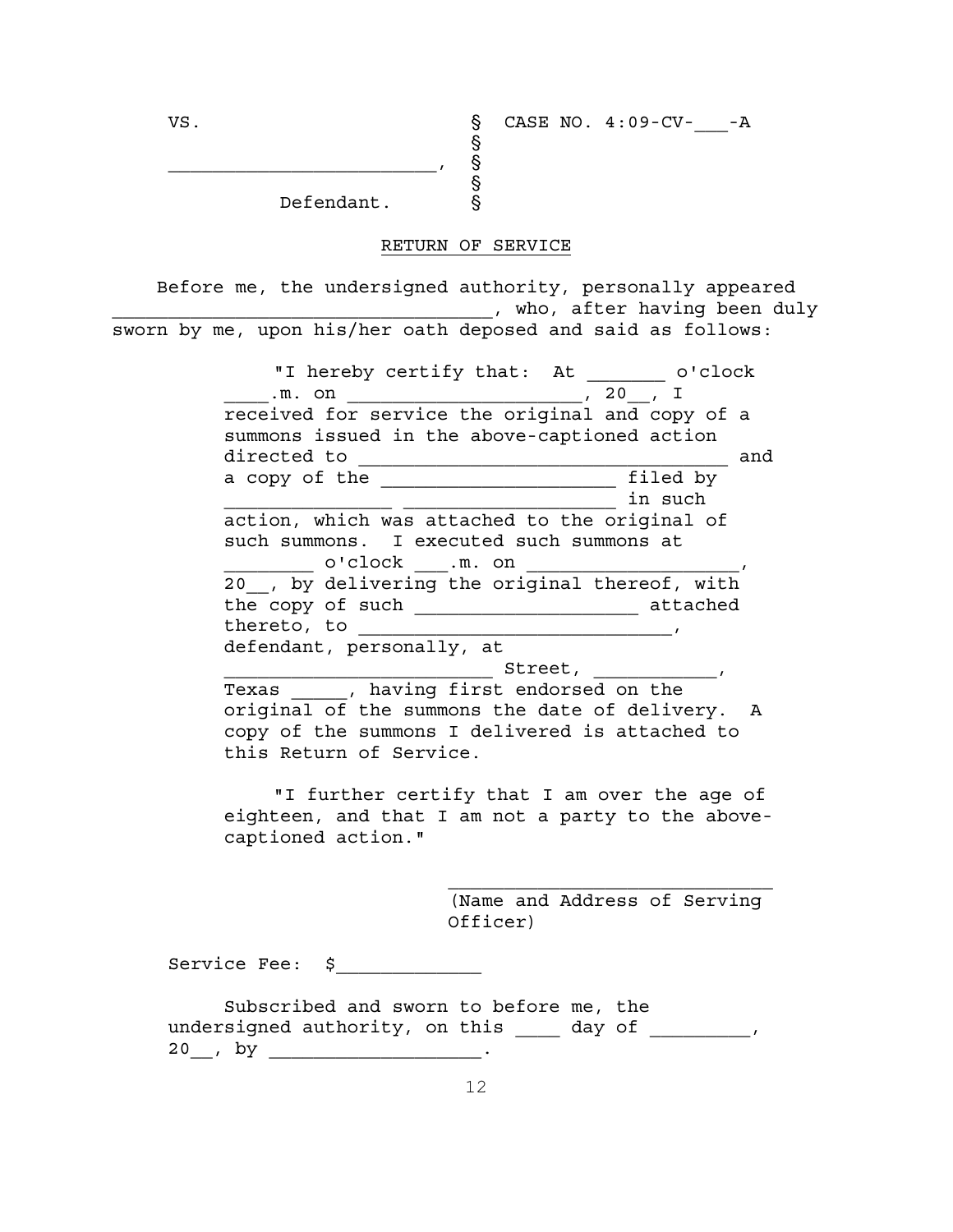Notary Public in and for the State of Texas

My Commission Expires: \_\_\_\_\_\_\_\_, 20\_\_.

 $\mathcal{L}_\text{max}$ 

2. Form for Return of Service of Process Directed to a Corporation, Partnership, or Other Nonhuman Entity

> IN THE UNITED STATES DISTRICT COURT FOR THE NORTHERN DISTRICT OF TEXAS FORT WORTH DIVISION

> > ş

§

ş

§

Plaintiff,

\_\_\_\_\_\_\_\_\_\_\_\_\_\_\_\_\_\_\_\_\_\_\_\_, '

VS. S CASE NO. 4:09-CV- -A

Defendant.

 $\sim$  . So the set of  $\sim$  . So the set of  $\sim$ 

## RETURN OF SERVICE

Before me, the undersigned authority, personally  $\Delta p$  appeared  $\Delta p$  appeared  $\Delta p$  and  $\Delta p$  appeared  $\Delta p$ after having been duly sworn by me, upon his/her oath deposed and said as follows:

"I hereby certify that: At \_\_\_\_\_\_\_\_ o'clock \_\_\_\_\_.m. on \_\_\_\_\_\_\_\_\_\_\_\_\_\_\_\_\_\_\_\_\_\_\_\_, 20\_\_, I received for service the original and copy of a summons issued in the above-captioned action directed to \_\_\_\_\_\_\_\_\_\_\_\_\_\_\_\_\_\_\_\_\_\_\_\_\_\_\_\_\_\_\_\_\_\_\_\_ and a copy of the  $\frac{1}{\text{filled by}}$  $\equiv$  in such action, which was attached to the original of such summons. I executed such summons at \_\_\_\_\_\_\_\_\_\_ o'clock \_\_\_.m. on 1. 20<sub>11</sub>, by delivering the original thereof, with the copy of such \_\_\_\_\_\_\_\_\_\_\_\_\_\_\_\_\_\_\_\_\_\_\_\_\_\_\_\_\_\_\_ attached thereto, to

13 [name of individual to whom summons was delivered]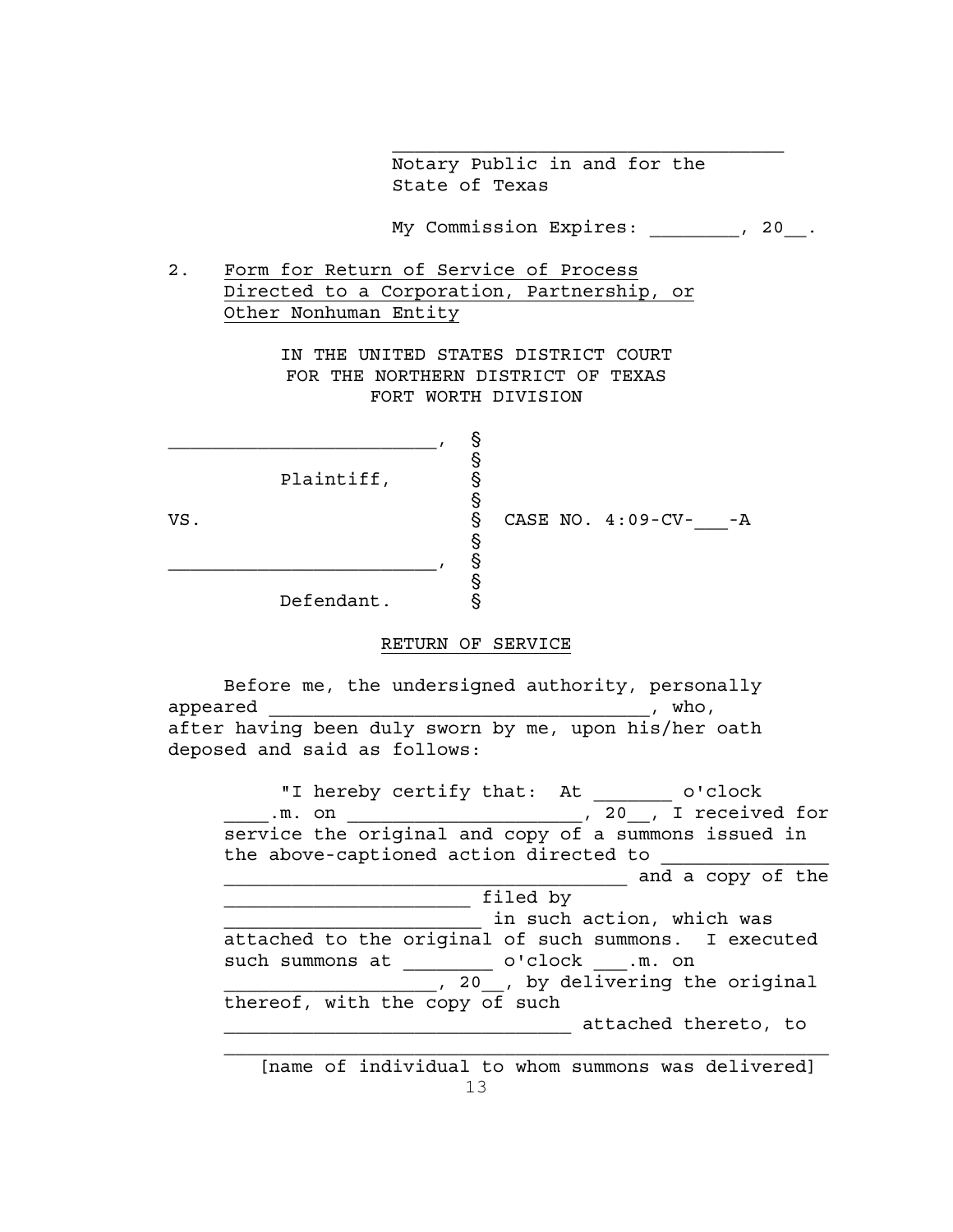personally, who is

 $\mathcal{L}_\text{max}$ 

 [title of person to whom delivery was made] and who is authorized by to receive such summons on behalf of . I endorsed on the original of such summons when I delivered it the date of delivery. Such delivery occurred at Street, \_\_\_\_\_\_\_\_\_\_\_\_\_\_, Texas \_\_\_\_\_\_\_\_\_\_, A copy of the summons I delivered is attached to this Return of Service.

"I further certify that I am over the age of eighteen, and that I am not a party to the abovecaptioned action."

> (Name and Address of Serving Officer)

> \_\_\_\_\_\_\_\_\_\_\_\_\_\_\_\_\_\_\_\_\_\_\_\_\_\_\_\_\_

Service Fee: \$

Subscribed and sworn to before me, the undersigned authority, on this  $\frac{1}{\sqrt{2}}$  day of  $\frac{1}{\sqrt{2}}$ , 20 , by .

> Notary Public in and for the State of Texas

My Commission Expires: \_\_\_\_\_\_\_\_, 20\_\_.

The court is not suggesting that other forms of return of service would not provide the needed information, nor does the court suggest that the illustrative forms will cover all service of process situations, such as substituted service of process or other forms of service of process where personal service on the defendant or an authorized representative of the defendant is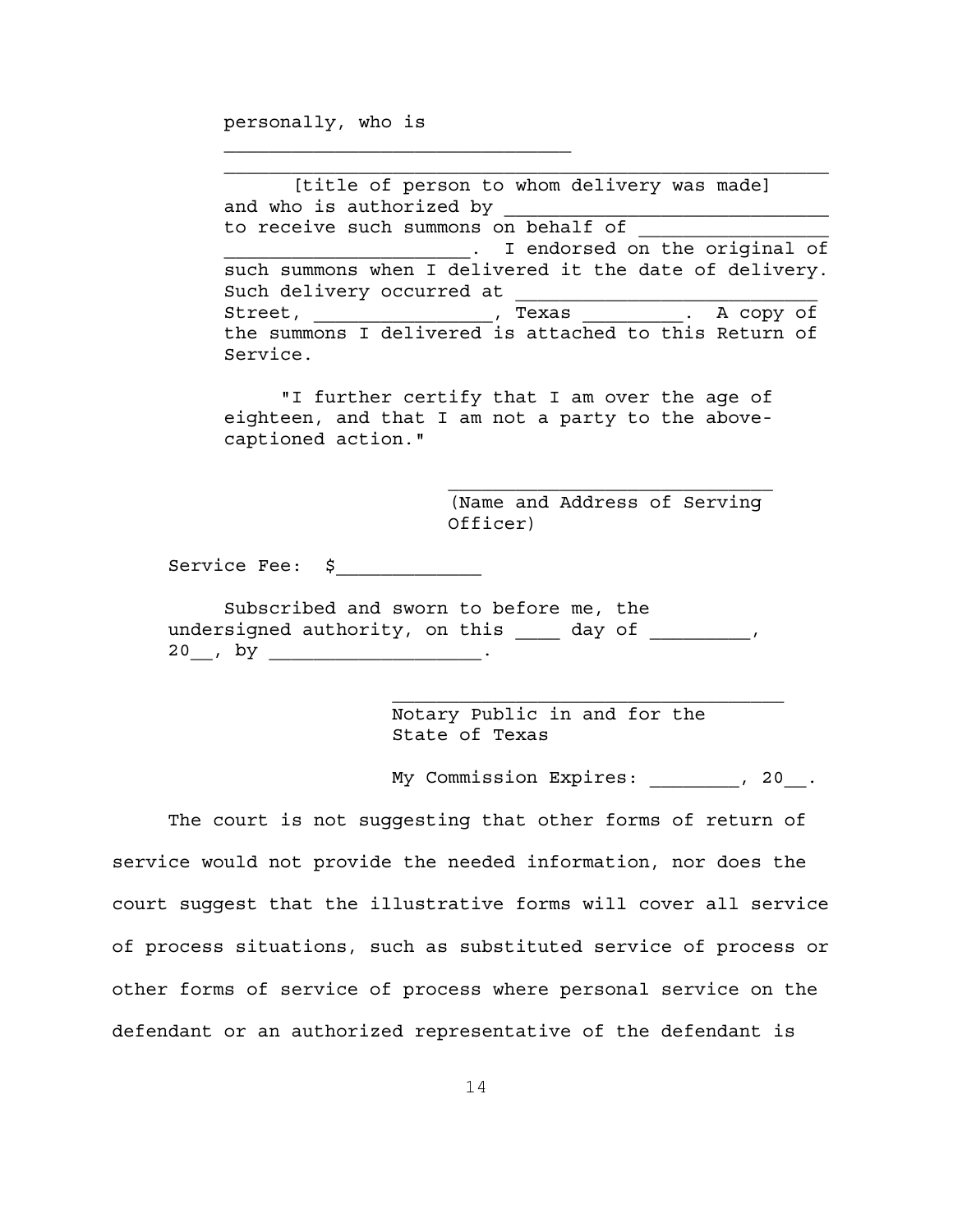not contemplated. The court assumes that the parties can do whatever drafting is necessary to cause the return of service in each instance to give the court the information the court needs to evaluate whether the service of process has been accomplished in a legally acceptable manner. The parties are alerted to the fact that the court normally will not take any action on behalf of a party that is dependent on adequacy of service of process unless a return of service that provides sufficient information to satisfy the court that there has been legally adequate service is in the case file.

#### J. Additional Requirements

(1) Unless the court orders otherwise, a party is required to answer or otherwise respond to an amended pleading within ten (10) days of the filing of such amended pleading.

(2) No process shall be served upon any person in attendance at any conference held pursuant to the requirements of this order.

(3) Failure to timely submit the Joint Status Report or to cooperate in the preparation and the filing of the report or to participate as required in the settlement conference may result in the imposition of sanctions,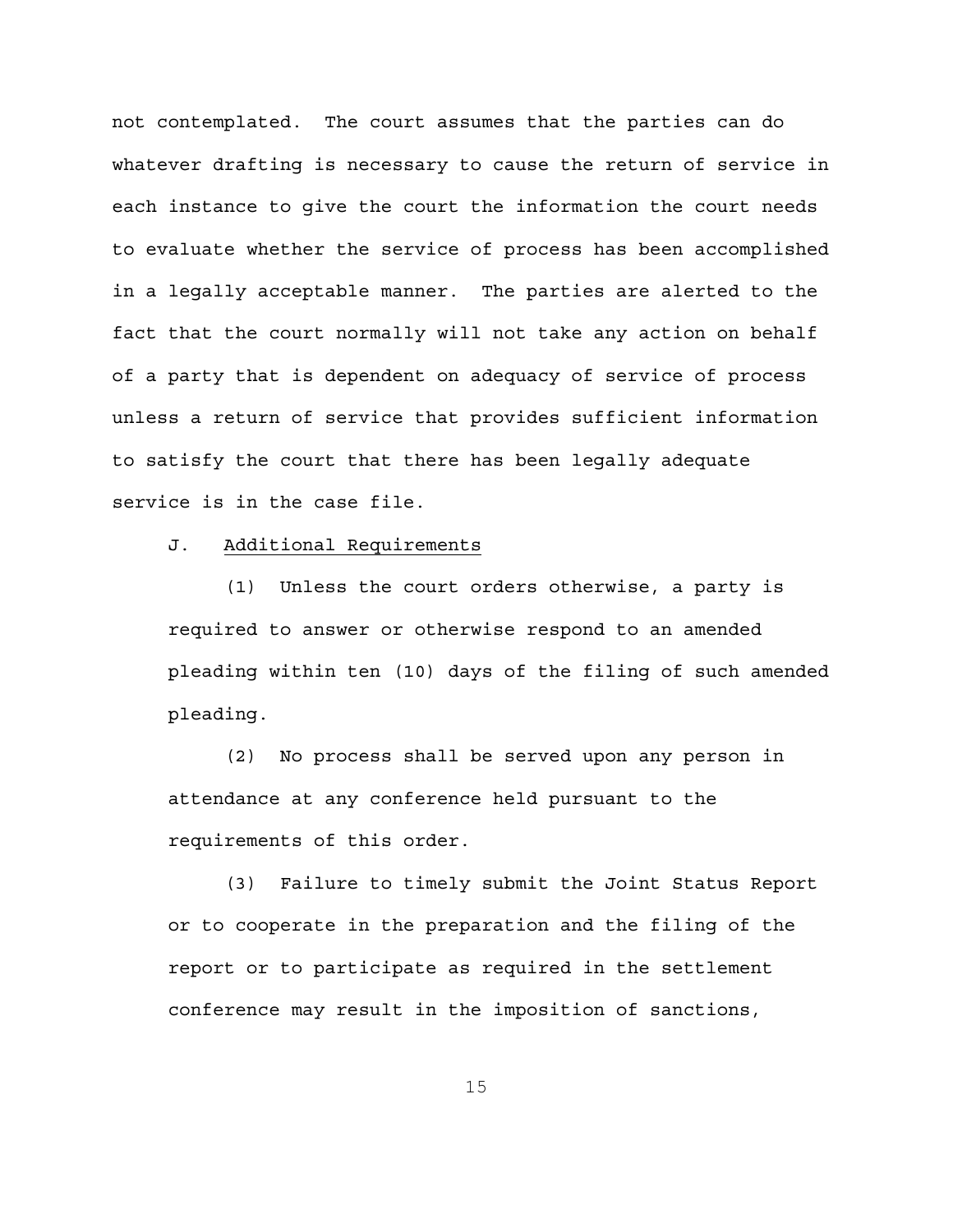including dismissal or entry of default without further notice. See Fed. R. Civ. P. 16(f).

#### K. Dismissals Without Prejudice

Whenever a party files a motion or stipulation or other document expressing the intent to dismiss a claim or the claims of that party against another party without prejudice, the court will treat such document as a declaration that the filer will not re-assert any claims against such other party in this case. (In other words, the dismissal will be final for the purposes of this case. Those claims may be asserted in another case or in another court, but will not be asserted in this case.) To that end, the court will sign a final judgment of dismissal pursuant to Fed. R. Civ. P. 54(b) as to the claim or claims against the dismissed party containing the following language:

The court ORDERS, ADJUDGES, and DECREES that the claims asserted by against be, and are hereby, dismissed with prejudice to the extent that such claims will not be reasserted in this case and without prejudice as to the reassertion of such claims in any other case or court.

The court determines that there is no just reason for delay in, and hereby directs, entry of final judgment as to such dismissal.

\* \* \* \* \* \* \*